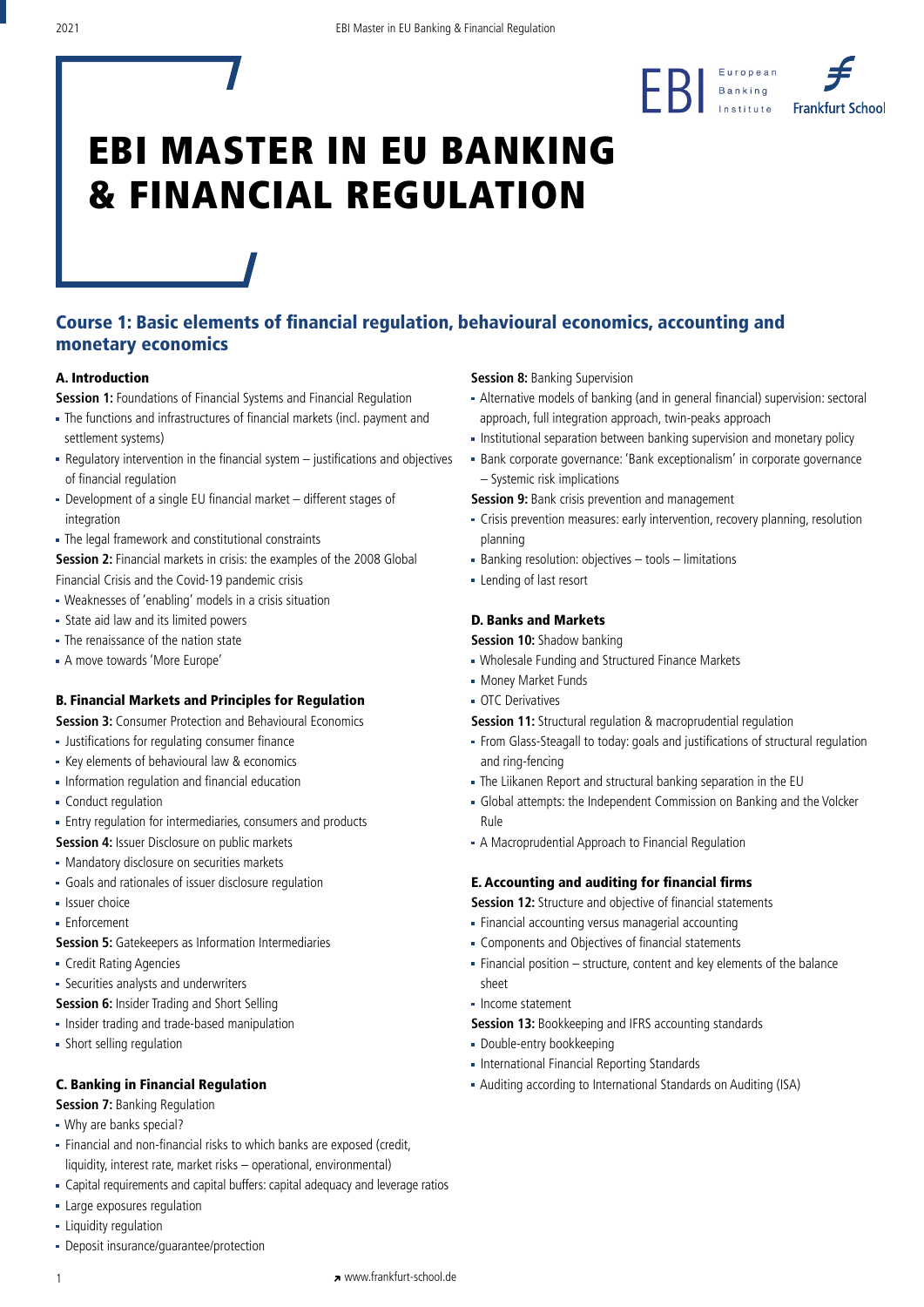

# Course 2: Institutional aspects and current trends

#### A. Essentials of EU Law

**Session 1:** EU competences, EU institutions and the sources of EU Law – the particular structure of EU Financial Law (including first references to the Lamfalussy process and "soft law")

**Session 2:** The Court of Justice of the European Union (CJEU) – its jurisprudence in the field of the Financial System

**Session 3:** The European Central Bank (ECB) – the main provisions of the EU Treaties and of the Statute of the European System of Central Banks (ESCB) and the ECB

#### B. The evolution of EU Financial Law

**Session 4:** From the early initiatives to the legislation adopted as a response to the 2007-2009 Global Financial Crisis **Session 5:** The Banking Union and the Capital Markets Union

#### C. Specific aspects of EU Financial Law

**Session 6:** The role of the ECB within the Single Supervisory Mechanism (SSM) and the European Systemic Risk Board (ESRB)

**Session 7:** The European Supervisory Authorities (ESAs)

**Session 8:** The Single Resolution Board (SRB) and the Single Resolution Fund (SRF) within the Single Resolution Mechanism (SRM) – the European Stability Mechanism (ESM)

**Session 9:** The law-making process under the TFEU, the "Lamfalussy process" and the ever-increasing role of "soft law"

# D. The impact of international financial law on the shaping of EU financial law

**Session 10: Historical overview** 

**Session 11:** International financial fora and international financial standards (the important role of "soft law" once again)

# Course 3: EU banking regulation (1): general aspects

**Session 1:** The Capital Accord and Liquidity Accord of the Basel Committee on Banking Supervision (Basel III, Basel IV) and the Framework for supervision of Systemically Important Institutions of the Financial Stability Board The Three Pillar Model of Banking Supervision and the BCBS Core principles for effective banking supervision

**Session 2:** The perimeter of credit institution, the shadow banking doctrine, authorisation of banks and the supervision of holders of qualifying holdings in credit institutions

**Session 3:** Business models of banks, governance and management Fit and property requirements for bank management

The supervision on culture and ethical behaviour by banks

**Session 4:** Risk types for banks (credit risk, market risk, operational risk, liquidity risk) and the methods to ensure proper capitalisation and liquidity management

Capital buffers, capital ratios, leverage ratio, LCR and NSFR

**Session 5:** Standardised Approaches and Internal Ratings Based (IRB) Approaches

The role of the credit assessment of External Credit Assessment Institutions (ECAI) in the measurement of credit risk

**Session 6:** Credit risk mitigation techniques and credit risk transfer techniques (including securitisation)

**Session 7:** Qualitative capital requirements. CET1, AT1 and Tier2 capital instruments, their governance, concepts and requirements

The interplay between capital requirements and MREL/TLAC

**Session 8:** Funding structure and strategies and the role and protection of depositors and ordinary creditors of banks

Different funding models and reliance on deposits and savings versus interbank financing and the role of the reserve banking with central banks The role of Deposit Guarantee Schemes

**Session 9:** Proportionality in the application of substantive banking law in Europe

The distinctions between systemically important and other banks. The centralised supervision on significant banks

**Session 10: Pillar 2: the Supervisory Review and Evaluation Process** Internal Capital and Liquidity Adequacy Assessments

Stress testing and the concepts of P2-Required and P2-Guidance capital **Session 11:** Early intervention measures, recapitalisation, profit retention, divestiture and balance sheet abbreviations and the role of the rules on Maximum Distributable Amounts (MDA)

**Session 12:** Common Reporting Framework and FINREP Prudential reporting by banks to competent authorities Relationship with ICAAP and ILAAP

**Session 13:** Wrap up session and introduction to the work group assignment: draft an Internal Capital and Liquidity Adequacy Process (ICAAP) document for a fictuous bank.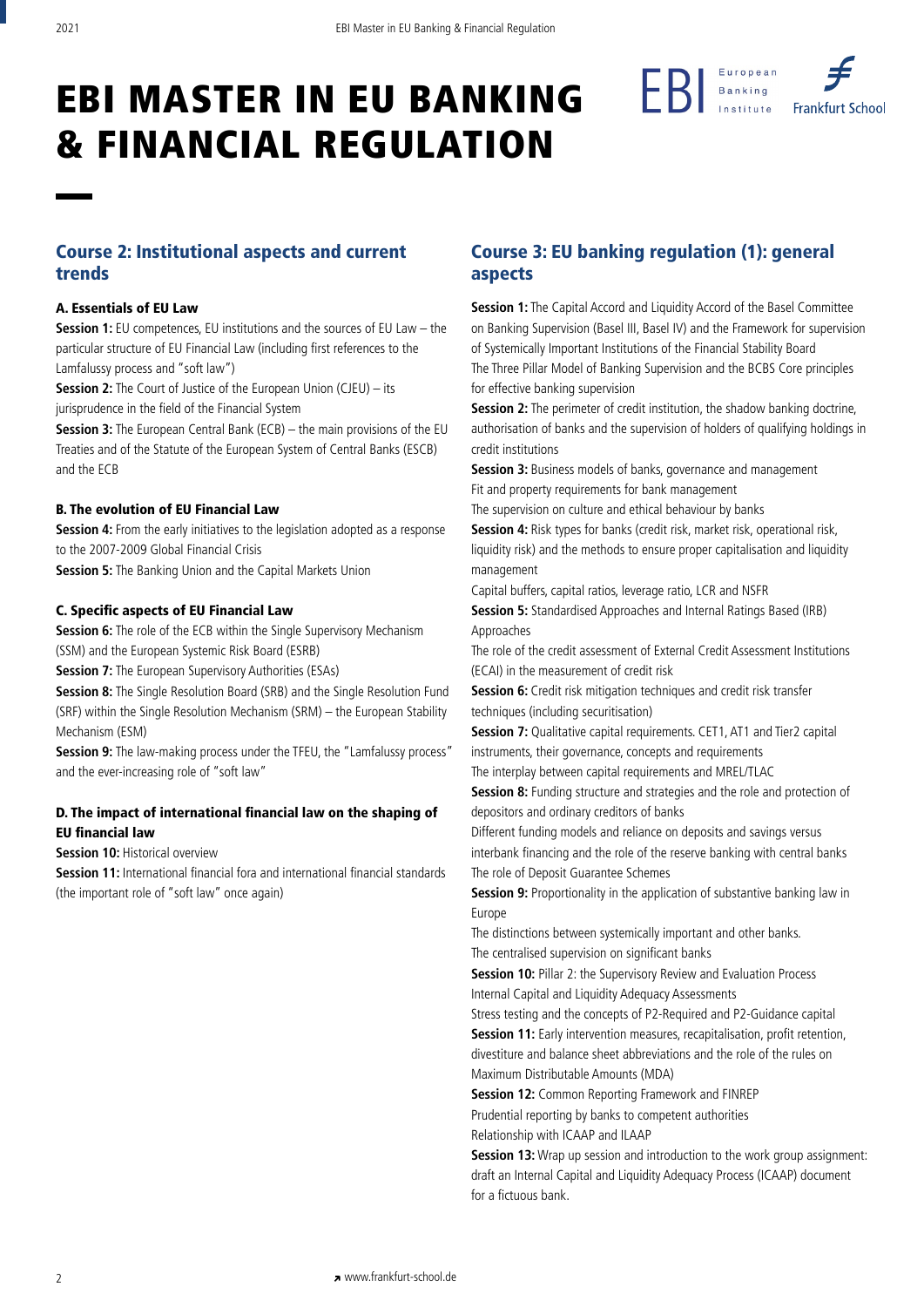

# Course 4: EU capital markets regulation (1): general aspects

**Session 1:** The institutional structure of the financial system The financial system as an answer to the problems raised by transaction costs, asymmetry of information and different preferences in the circulation of monetary resources

**Session 2:** The rationale for regulating the financial system and the main features of EU financial regulation

Financial markets, financial instruments, market participants, and supervisors Processes and strategies of EU financial markets law

The institutional structure of EU financial regulation after the financial crisis **Session 3:** Capital raising, mandatory disclosure and prospectus regulation Gatekeepers, public enforcement and prospectus liability

**Session 4:** Market abuse regulation: Inside information and market manipulation

**Session 5: Corporate governance.** 

Agency problems at public companies.

Legal strategies for companies with dispersed and concentrated ownership. Take-overs and the mandatory bid.

**Session 6:** Investment services: function and nature of different investment services (such as brokerage, dealing, portfolio management and investment advice)

**Session 7:** Banks and investment firms: the authorisation process, prudential requirements and prudential supervision

**Session 8:** Investor protection and conduct of business rules.

Legal strategies for investor protection: from disclosure to product governance. Public and private enforcement.

**Session 9:** Asset management

Collective Asset Management: the UCITS Regime and the AIFMD Regime

**Session 10:** Trading: the Regulation of Trading under MiFID II and MiFIR

S**ession 11:** Short Selling – EMIR

**Session 12:** The Capital Markets Union: the foundations

**Session 13:** The Capital Markets Union: the way forward

# Course 5: "ESG" in the financial system

## A. Finance, climate change and sustainability: a conceptual framework

**Session 1:** Financial implications of climate change:

- Climate science and financial impact.
- "Macro" phenomena and decision-making under uncertainty
- Law, regulation and social norms.
- **Session 2:** Sustainable finance: concepts and frameworks.
- Sustainable finance: concepts
- Sustainable finance: frameworks

# B. Climate change and sustainability in monetary policy and financial supervision

**Session 3:** Climate change, sustainability and monetary policy

**Session 4:** Climate change, sustainability and prudential supervision of banks **Session 5:** Sustainability and Non-Financial Disclosures in the Financial Sector

**Session 6:** Sustainability and financial intermediaries' duties

**Session 7:** Finance's social dimension

## C. Corporate governance

**Session 8:** Role of the Board and Non-Executive Directors

**Session 9: Board Composition and Board Diversity** 

**Session 10:** Risk Management (incl cyber risk) – Directors' Remuneration

**Session 11:** Accuracy and Transparency in Reporting & Disclosure

**Session 12: Ethics and Culture** 

**Session 13:** Shareholder Engagement – Stakeholder Value Creation and Corporate Purpose – Senior Management Accountability and Oversight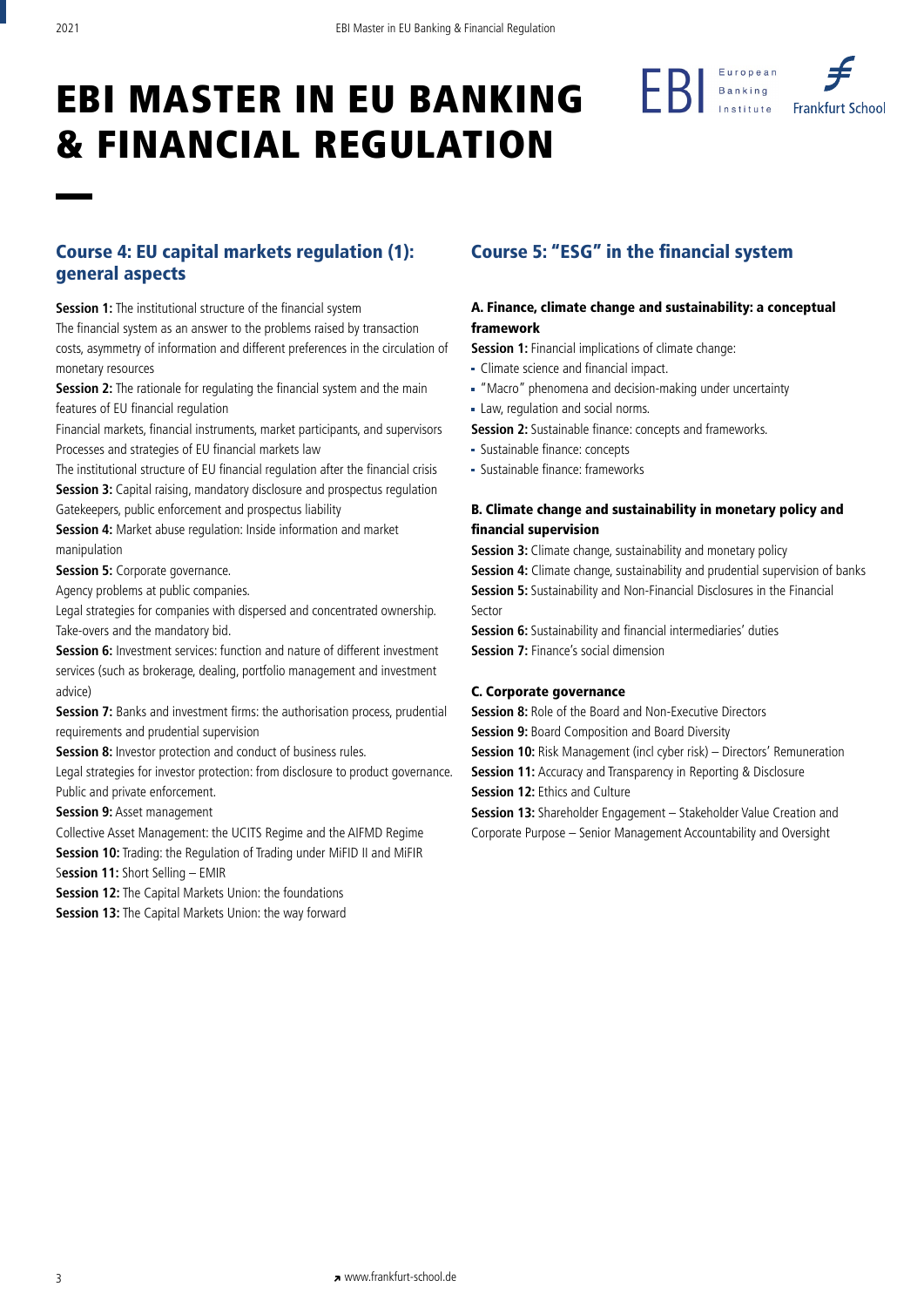

# Course 6: Central banking policies (other than prudential supervision)

### A. General overview

**Session 1: ECB mandate** 

- The primary and secondary objectives of the ECB within the Eurosystem
- Financial stability as an objective of the ECB

**Session 2:** Monetary policy vs. other economic policies within the Treaties

- Budgetary coordination (Stability and Growth Pact, 6/2 pack)
- European Stability Mechanism
- Next Generation EU
- Delineation according to ECJ case law (Pringle)

**Session 3:** The basic tasks of the Eurosystem and the other tasks of the ECB

- Definition and implementation of the single monetary policy
- **Example 2** Issuance of banknotes and coins; Central Bank Digital Currency (CBDC)
- Single foreign-exchange policy and the holding of foreign exchange reserves

#### B. The single monetary policy

**Session 4:** Evolution since the establishment of the ECB

- Conventional vs. unconventional measures
- Overview of the relevant legal acts
- **Session 5:** The key "General Documentation Guideline" and other ECB legal acts **Session 6:** Asset Purchase Programmes and their judicial review
- APPs and in particular the PEPP
- Gauweiler, Weiss cases
- **Session 7: Interest rate benchmarks**
- Relevance and functioning
- Transition from IBOR to alternative benchmarks

#### C. Other aspects

**Session 8:** Promotion of the smooth operation of payment systems (1): general aspects

**Session 9:** Promotion of the smooth operation of payment systems (2): the TARGET 2 system

**Session 10:** Macroprudential oversight of the financial system in the EU (1): general aspects

- A conceptual framework of systemic risks (time dimension, cross-sectional dimension)
- Work of the ESRB and translation into EU and national policies
- Macroprudential tools

**Session 11:** Macroprudential oversight of the financial system in the EU (2): specific aspects

**Session 12:** Green central banking

- The work of the NGFS: climate-related financial risks and "green swans"
- Climate change and sustainability in the mandate of the ECB
- Means to "green" monetary policy instruments (green QE, green TLTROs etc.) **Session 13:** Last resort lending: the ELA mechanism in the Eurozone

# Course 7: EU banking regulation (2): specific aspects

### A. The system's institutional structure

**Session 1:** The SSM and the allocation of competences: the Landeskreditbank Baden Württemberg case

**Session 2:** The "dialogue" between the ECJ and the German CC in the Banking Union cases: Decision by the BVerfG – Comparison

**Session 3:** Composite procedures: C-219/17 P Berlusconi & Fininvest v. ECB **Session 4:** The application of National Law by the ECB and the ECJ (art. 4(3) SSMR): the Crédit Agricole and Crédit Mutuel cases

### B. Challenging acts by public authorities

**Session 5:** Regulating banks via soft law: an open issue: Case C-501/18 BT/ Balgarska Narodna Banka – Comparison with Opinion of AG Wahl in case C-526/14 Kotnik

**Session 6:** Exercise of delegated competences: C-270/12 ESMA Short selling **Session 7:** Locus standi and the withdrawal of the Banking License:

C-663/17 P Trasta – Albert & others v. Hungary, 5294/14 ECHR

Challenging the ECB's discretion: Banque Postale – Judgments of the General Court of 13 July 2018 in Cases T-733/16, T-745/16, T-751/16, T-757/16, T-758/16, T-768/16

**Session 8:** ECB and financial penalties: the standard for review by the ECJ: VQ – Crédit Agricole Cases T-576/18 – T-577/18; T-578/18

**Session 9:** Reviewability of state aid decisions in bank resolution/liquidation: Joined cases T-98/16 Italy v Commission etc. (Tercas) and C-425/19 P Commission v. Italy

**Session 10:** Public interest and resolution: a complicated enigma: ABLV cases

# C. Transparency and accountability, system's inner functioning, supervisors' liability and new issues

**Session 11:** Transparency of ECB's proceedings and access to documents: Carige – Case T-552/19

SRB appeal panel: access to documents: SRB Appeal Panel cases 7/18 (Joined by 44/17), 19/18, and 21/18

**Session 12:** The financing of the SRF and ex-ante contributions: Case C-484/18 Iccrea Banca - Case C-584/20 P (and T-411/17) Landeskreditbank Baden Württemberg

**Session 13:** On the liability of supervisors and other authorities (in the context of resolution and beyond): Kantarev/Balgarska Narodna Banka, C-571/16 - Case T-635/19 Fondazione Cassa di Risparmio di Pesaro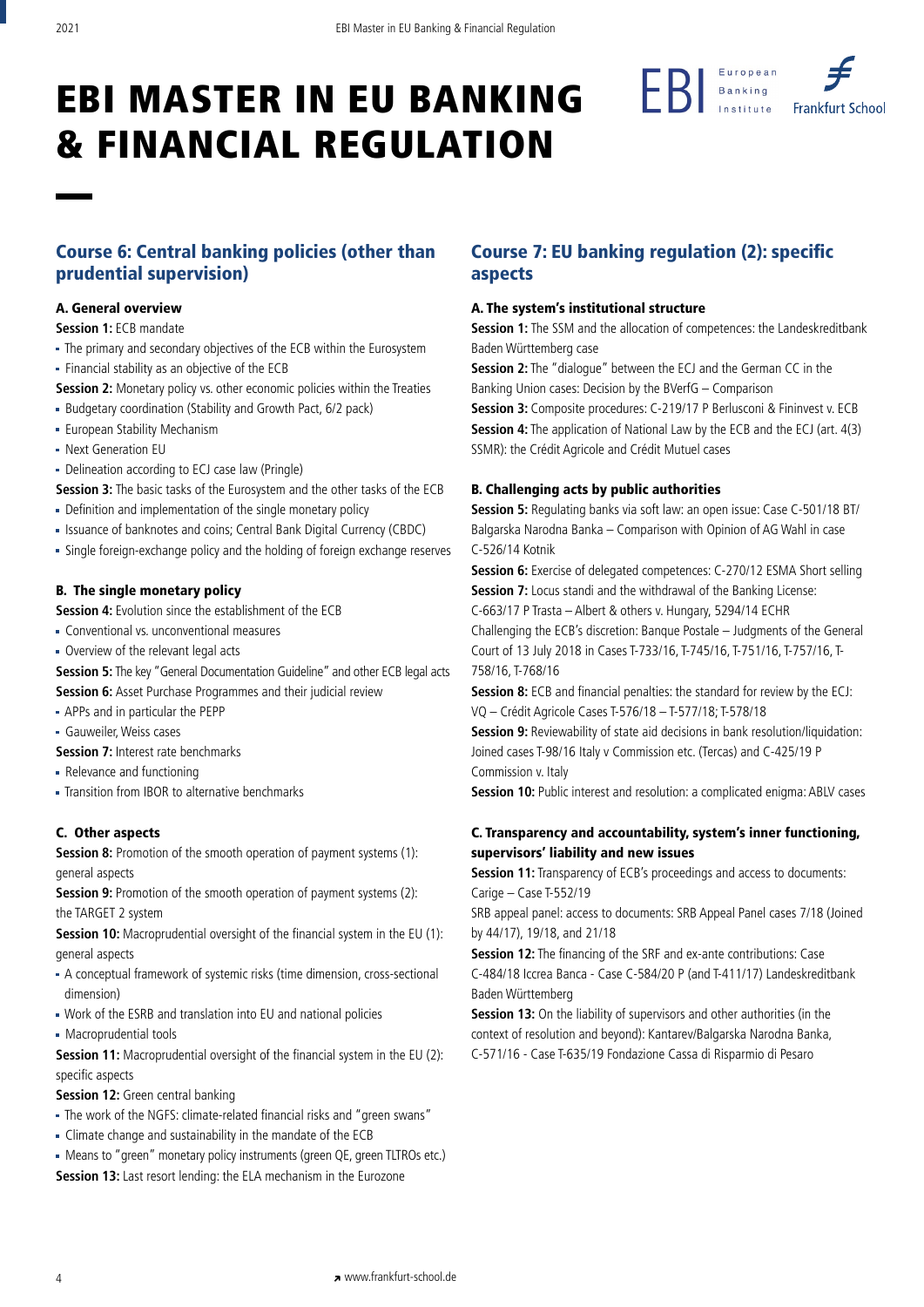

# Course 8: EU capital markets regulation (2): specific aspects

**Session 1:** Information and markets for securities and crypto-assets **Session 2:** Rationale and limits of the disclosure paradigm The role of disclosure from an economic perspective and as a part of investor protection

Disclosure, behavioural finance, and the role of fairness

**Session 3: Disclosure and capital raising** 

The Prospectus Regulation

Regulatory concepts

Drawing up a prospectus

Sanctions

**Session 4:** The MiCA Regulation Proposal

**Session 5:** On-going and periodic disclosure The Transparency Directive and the Market Abuse Regime

Periodic disclosure and the disclosure of inside information

Shareholders' rights and disclosure

**Session 6: Disclosure in takeovers** 

Transparency requirements and the obligation to disclose takeover bids

**Session 7:** Disclosure regulation for financial analysts and proxy-advisors **Session 8:** Digital finance and alternative finance: general overview (crypto-assets, digital transformation of financial services, crowdfunding both investment-based, and loan-based, RegTech)

**Session 9:** In particular: the Crowdfunding Regulation

**Session 10:** The EU agenda, policies and approaches relating to financial innovation; the marketplace, the incumbents, and the business case and strategies of the incoming technology-driven players

**Session 11:** Interdisciplinary aspects concerning economics, technology, and competition; DLT and BlockChain

**Session 12:** Algorithms, big data and IA; intermediation, dis-intermediation and layering; theories of disruption

**Session 13:** Industry drivers and product areas - such as money and payments, lending, and investment, smart contracts, and money

# Course 9: International Bank Accounting and Auditing

#### A. General overview

**Session 1:** Fair value related to the IASB hierarchy of norms IFRS 9 as a compromise – Structure and scope of application **Session 2:** Derivatives and related contracts, structured products/embedded derivatives **Session 3:** Categorisation, and measurement of financial instruments (overview)

Business models

**Session 4:** The cash flow criterion on instrument level

**Session 5:** Non-recourse financial assets – Contractually linked instruments **Session 6:** Classification of liabilities for measurement purposes – Issuing equity instruments versus financial liabilities

**Session 7:** Impairment, Three Stage Model, POCI Investments, Modification – Derecognition

**Session 8:** Hedging versus Hedge Accounting – Hedge Accounting according to IAS 39 and IFRS 9 – Fair Value Hedge and Cash Flow Hedge – Portfolio Hedge of Interest rate risk

# B. Specific ISAs

**Session 9: ISA 200 – Overall Objective of the Independent Auditor, and the** Conduct of an Audit in Accordance with International Standards on Auditing **Session 10:** 18. ISA 230 – Audit documentation

ISA 240 – The Auditor's Responsibility to Consider Fraud in an Audit of Financial Statements

**Session 11: ISA 315 – Identifying and Assessing the Risks of Material** Misstatement through Understanding the Entity and Its Environment **Session 12:** ISA 320 – Materiality in Planning and Performing an Audit ISA 330 – The Auditor's Procedures in Response to Assessed Risks **Session 13:** ISA 500 – Audit Evidence

ISA 701 – Communicating Key Audit Matters in the Independent. Auditor's Report

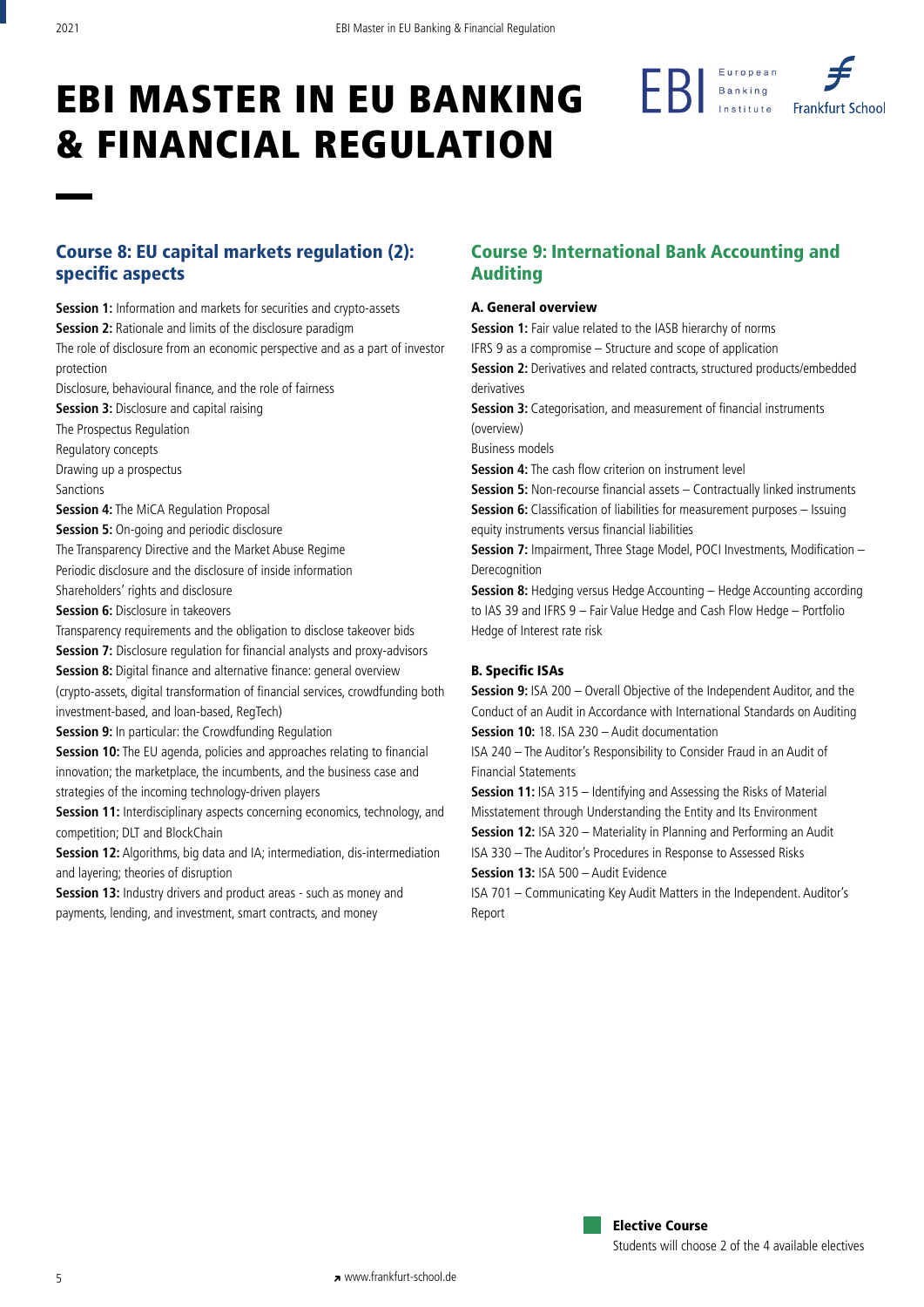

#### A. General overview

**Session 1:** An introduction to the insurance sector

- **Session 2:** Sources of the EU insurance regulation
- Sources of EU insurance regulation
- Evolutionary lines of the European insurance legislation
- Freedom to provide services and right of establishment
- Case law

**Session 3:** The role of the EIOPA

#### B. The regime governing insurance companies

**Session 4:** Prudential regime of insurance companies (Solvency II)

The key features of the insurance prudential regime

The three pillars and the supervisory toolkit

**Session 5: Solvency II Review** 

**Session 6:** Solvency II Governance and risk management requirements

**Session 7: Group supervision** 

**Session 8: Case law** 

- **Session 9:** Liquidation and resolution of insurance companies
- Deterioration of the financial condition
- Supervisory powers and intervention measures
- Liquidation and resolution

#### C. Other aspects

**Session 10:** The insurance distribution Directive (IDD)

- Introductory aspects
- Rules of conduct
- Sanctions and other supervisory measures

**Session 11:** Insured protection

- Product and Oversight Governance (POG)
- Insurance investment products (IBIPs)
- Sustainability and IDD review

**Session 12:** Rules on pensions funds and personal pensions (I)

The European directives on collective pension schemes

The prudent person principle in the regulation of pension funds

**Session 13:** Rules on pensions funds and personal pensions (II)

The Pan European Pension Regulation (PEPP)

# Course 10: EU insurance regulation Course 11: Prudential regulation & supervision and resolution of financial groups in the EU

**Session 1:** Historical background of group supervision on financial groups First and second Consolidated Group supervision Directives for banks of 1992 and 1999

The Financial Conglomerate Directive (FICO) and the Supplemental Supervision regime for insurance groups of Solvency II

**Session 2:** Definitions of holding companies, financial institutions and ancillary business undertakings throughout CRR, CRD IV, FICO and Solvency II to define the scope of group supervision

**Session 3:** Institutional organisation of group supervision: colleges of supervisors, and the rules for determining the group coordination **Session 4:** Subsidiarisation versus branch-ification trends: the drivers to establish groups and to break them down. Trends and developments after the

introduction of the SSM with respect to the branch-ification

**Session 5:** Substantive law provisions on groups supervision: making the holding company subject to capital or solvency requirements and liquidity requirements

Supervision on intragroup relations

Common risk management model and group wide organisation or governance and risk management

**Session 6:** Consolidated group supervision: scope and impact for banking groups

Relations with third country supervisors

Memoranda of understanding for cross-border banking groups

**Session 7:** Supplemental group supervision for insurance groups: deviations from banking regime and the impact of Solvency II requirements for international groups operating in non-equivalent supervision jurisdictions The constraints of re-insurance arrangements offered to European groups offered by US parents.

**Session 8:** FICO supervision, coordinating the CRR/CRD IV and Solvency II solvency requirements for mixed activity groups

**Session 9:** Group supervision for groups of investment firms: prudential consolidation versus the group capital test

**Session 10:** The creation of intermediary holding company regimes (CRR2/ CRD5 and IFR/IFD) to address cross-border constraints on the supervision of groups, and the resolution of them

**Session 11:** Resolving banking groups in Europe

Multi Point of Entry versus Single Point of Entry strategies Resolvability of banking groups and Group Resolution Plans

**Session 12:** TLAC and MREL requirements for Banking groups Internal MREL versus External MREL

Ringfencing trends and the application of DGS schemes throughout the

jurisdictions where the banking group is present

**Session 13:** Summary